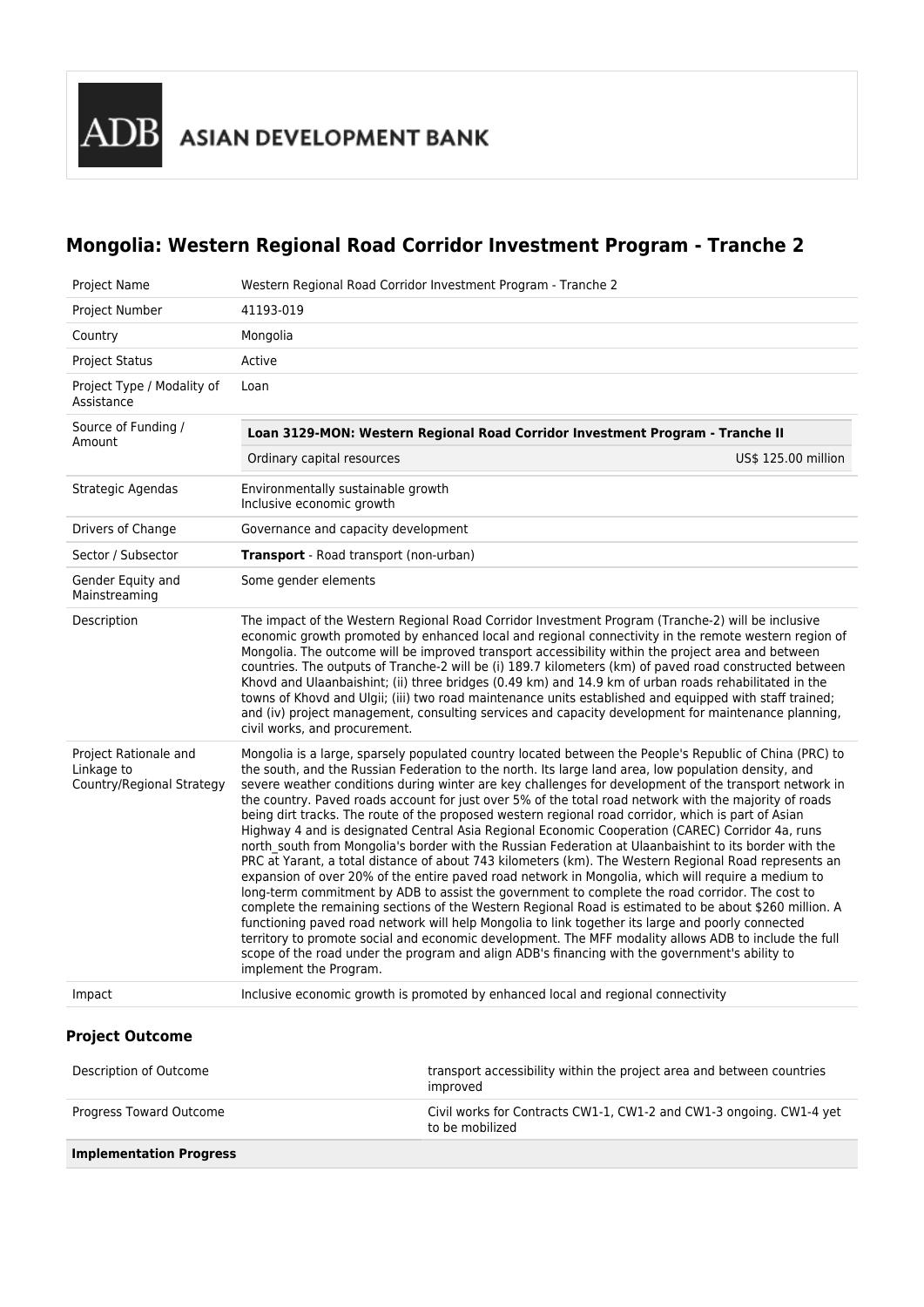| Description of Project Outputs                                         | 1. Road section constructed<br>2. Urban roads and bridges constructed<br>3. Road maintenance unit established<br>4. Project management and consulting services |
|------------------------------------------------------------------------|----------------------------------------------------------------------------------------------------------------------------------------------------------------|
| Status of Implementation Progress (Outputs, Activities,<br>and Issues) | 1. civil works ongoing<br>2. Yet to start<br>3. Yet to start<br>4. consulting service ongoing                                                                  |
| Geographical Location                                                  |                                                                                                                                                                |

# **Safeguard Categories**

| Environment              |  |
|--------------------------|--|
| Involuntary Resettlement |  |
| Indigenous Peoples       |  |

# **Summary of Environmental and Social Aspects**

| Environmental<br>Aspects         | Project 2 has been classified under environment category A. The EIA was prepared and disclosed in<br>compliance with ADB's Safeguard Policy Statement (2009). The main potential environmental impacts<br>concern wildlife migration and livestock movements. To address these impacts, the EMP for project 2<br>includes a wildlife movement study and consultation with local herders to establish crossing locations and<br>implement measures to ensure safe crossings along the project road. The government will be required to<br>implement the EMP, and experience demonstrates that it has sufficient institutional capacity. Assuming<br>effective implementation of the mitigation measures and monitoring requirements as outlined in the plan,<br>project 2 is not expected to have significant adverse environmental impacts. |
|----------------------------------|---------------------------------------------------------------------------------------------------------------------------------------------------------------------------------------------------------------------------------------------------------------------------------------------------------------------------------------------------------------------------------------------------------------------------------------------------------------------------------------------------------------------------------------------------------------------------------------------------------------------------------------------------------------------------------------------------------------------------------------------------------------------------------------------------------------------------------------------|
| Involuntary<br>Resettlement      | Project 2 has been classified category C for involuntary resettlement because it follows the existing<br>alignment within state owned land and no impact on any individual, household, assets, or livelihood is<br>anticipated. The urban roads and bridges are existing ones and, since improvements through the project will<br>be confined to rehabilitation, there will not be any involuntary resettlement impacts. A resettlement<br>framework for the investment program was prepared as a precautionary measure, endorsed by the MRT, and<br>disclosed on ADB's website on 7 October 2011.                                                                                                                                                                                                                                          |
| Indigenous Peoples               | Project 2 has been classified under indigenous peoples category C as the ethnic minorities in the project area<br>are well integrated in the society and are represented in the government on the provincial and national<br>levels. A comprehensive SDAP will be prepared to address potential negative social impacts and enhance<br>benefits for all the communities within the project area.                                                                                                                                                                                                                                                                                                                                                                                                                                            |
|                                  | <b>Stakeholder Communication, Participation, and Consultation</b>                                                                                                                                                                                                                                                                                                                                                                                                                                                                                                                                                                                                                                                                                                                                                                           |
| During Project Design            | The PIU with support of supervision consultants is undertaking consultations with key stakeholders.<br>Communication with stakeholders is managed by the PIU social and environmental monitoring specialist with<br>the support of three soum-level community outreach officers. Soum-level staff ensure that local stakeholders<br>are consulted, that information on the project is disseminated, and that questions and complaints are<br>addressed quickly and effectively.                                                                                                                                                                                                                                                                                                                                                             |
| During Project<br>Implementation | Consultations with stakeholders is ongoing during project implementation.                                                                                                                                                                                                                                                                                                                                                                                                                                                                                                                                                                                                                                                                                                                                                                   |
|                                  |                                                                                                                                                                                                                                                                                                                                                                                                                                                                                                                                                                                                                                                                                                                                                                                                                                             |

### **Business Opportunities**

|             | Consulting Services All consulting services to be financed under the MFF will be procured in accordance with ADB Guidelines on the<br>Use of Consultants (2010, as amended from time to time). |  |
|-------------|------------------------------------------------------------------------------------------------------------------------------------------------------------------------------------------------|--|
| Procurement | All works and goods to be financed under the MFF will be procured in accordance with ADB's Procurement<br>Guidelines (2010, as amended from time to time).                                     |  |

#### **Responsible Staff**

| Responsible ADB Officer    | Nishimura, Masahiro                                                                                                             |
|----------------------------|---------------------------------------------------------------------------------------------------------------------------------|
| Responsible ADB Department | East Asia Department                                                                                                            |
| Responsible ADB Division   | Transport and Communications Division, EARD                                                                                     |
| <b>Executing Agencies</b>  | Ministry of Road and Transportation<br>ONON@MRT.GOV.MN<br>11 Chinggis Avenue, Sukhbaatar District<br>Ulaanbaatar 14251 Mongolia |